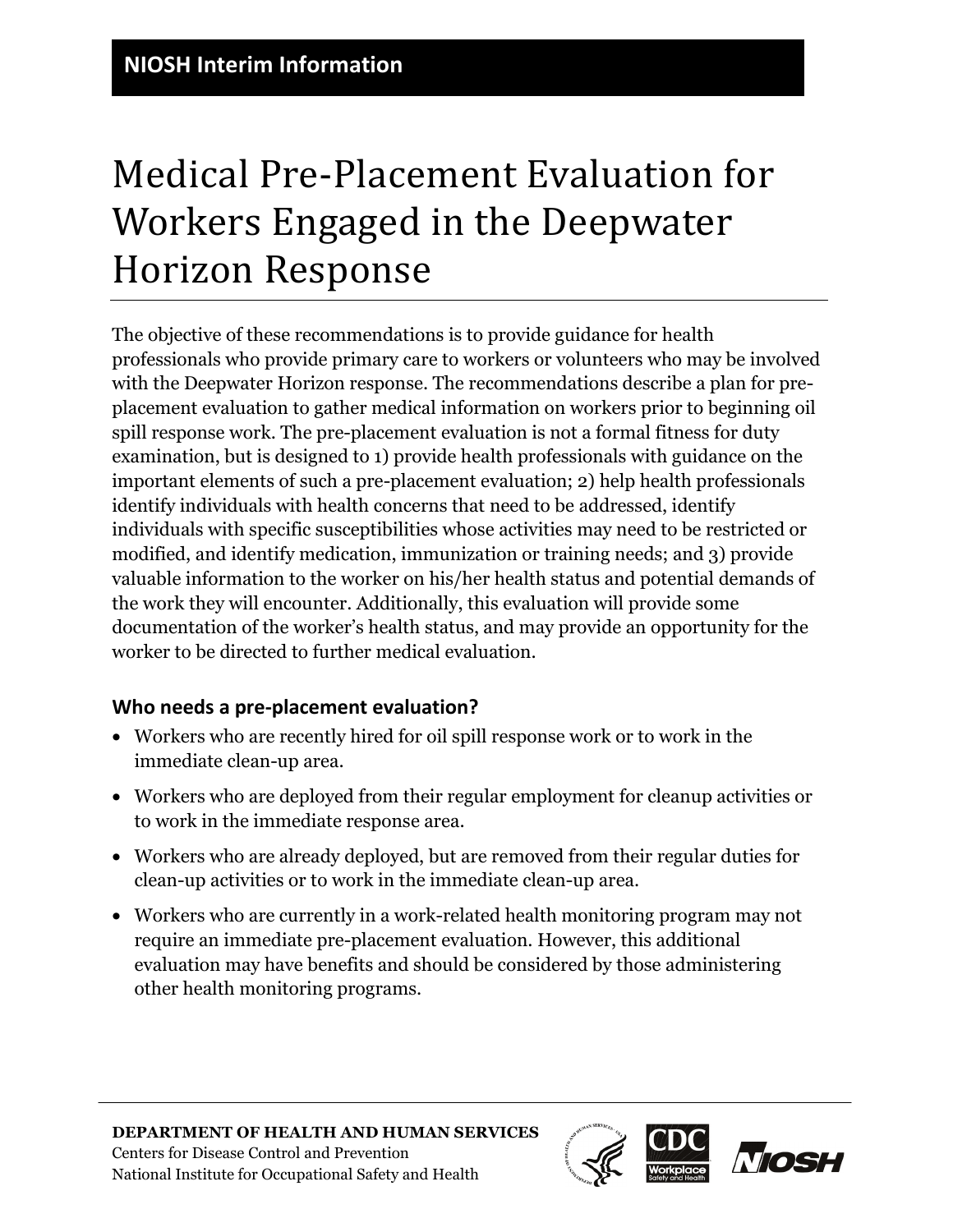#### **What type of medical evaluation should be done?**

- Medical evaluation should include the collection of
	- 1. appropriate medical and job activities information,
	- 2. a physical exam, and
	- 3. appropriate testing.

Approaches to these three components of the exam will vary depending upon the anticipated activities, working conditions, and potential exposures of the individual. (See below for further information on when biological monitoring is warranted.)

- The medical evaluation should follow Occupational Safety and Health Administration (OSHA) standards if appropriate. For instance, if the worker is required to handle hazardous material, then the examination should adhere to the OSHA Hazardous waste operations and emergency response standard: [\(http://www.osha.gov/pls/oshaweb/owadisp.show\\_document?p\\_table=STANDAR](http://www.osha.gov/pls/oshaweb/owadisp.show_document?p_table=STANDARDS&p_id=9765) [DS&p\\_id=9765\)](http://www.osha.gov/pls/oshaweb/owadisp.show_document?p_table=STANDARDS&p_id=9765).
- If respirator use is required, the examination should adhere to the OSHA respiratory protection standard. [\(http://www.osha.gov/pls/oshaweb/owadisp.show\\_document?p\\_table=STANDAR](http://www.osha.gov/pls/oshaweb/owadisp.show_document?p_table=STANDARDS&p_id=12716) DS&p id=12716)

#### **When should the medical pre-placement evaluation be done?**

- Medical evaluation immediately before deployment is optimal.
- Workers who will be performing their usual work and are currently in work-related medical screening programs may not require an immediate pre-exposure medical evaluation. However, the evaluation may have additional benefits, and attempts should be made, prior to or as soon after the deployment date as practicable, to assess for changes in health status that may have occurred in these individuals since their last screening.
- For those already deployed and not in any existing work-related medical screening program, the evaluation should be done as soon as practicable.
- Further evaluation may be necessary during deployment -- for example, depending on results obtained during initial evaluation or if unanticipated hazards are identified during response operations.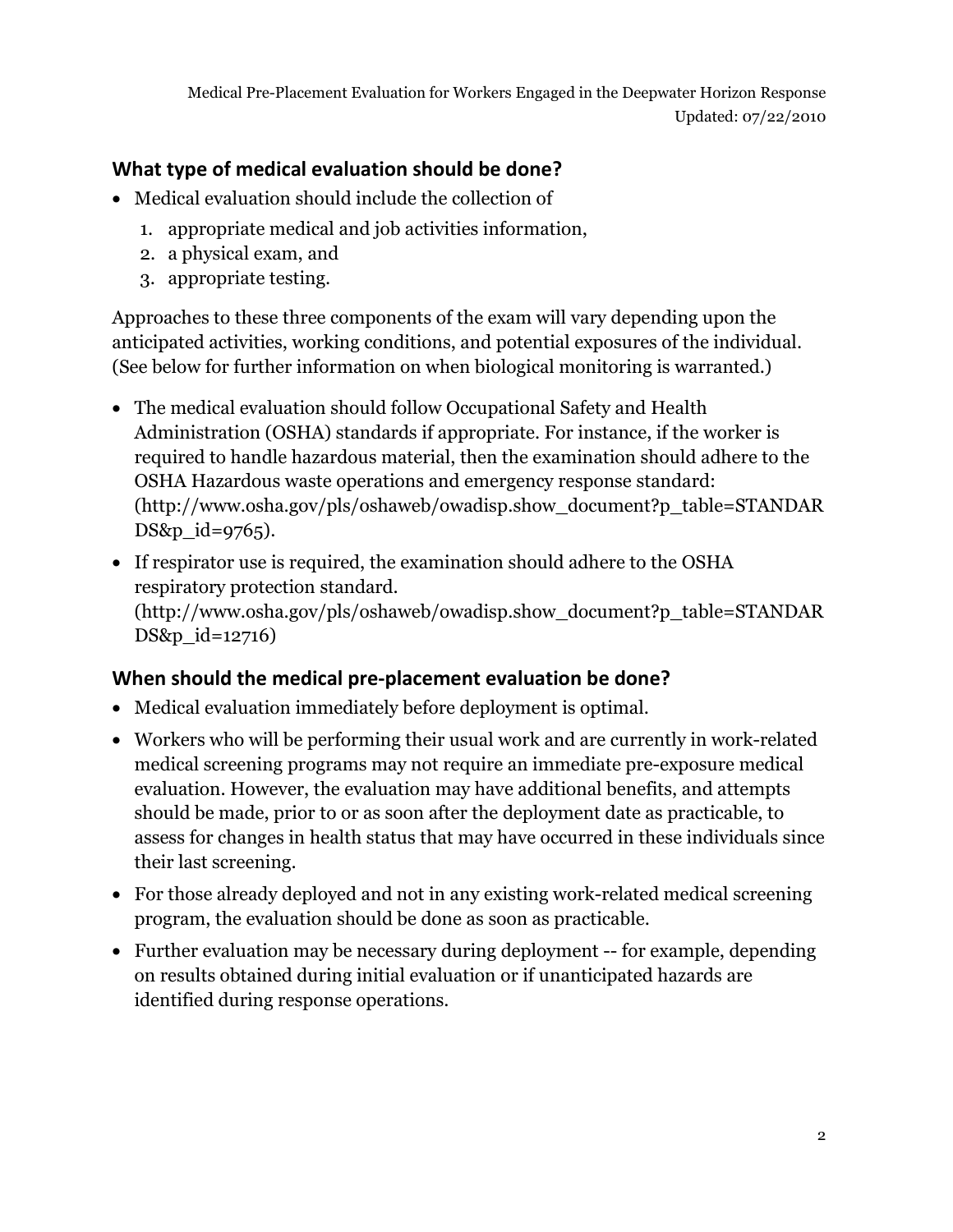# **Minimum Evaluation Information**

The specific types of information elicited may be modified based on anticipated work characteristics and deployment location; however, the following data elements should be obtained for all individuals. Personal information, particularly personal health information, should be collected and maintained consistent with HIPAA and other existing privacy laws.

#### **1. Personal information**

#### **Identification and Contact Information**

- Name, address, telephone number(s), e-mail addresses (work, personal)
- Age, date of birth, birthplace, sex, social security number
- Contact information for someone who will know where the worker is in 6 months after leaving response work
- Union affiliation: name and local number
- Response organization:
	- Employer vs. volunteer organization (indicate which)
	- Name and address
	- Contact person's name and telephone number

#### **Usual work**

Industry, occupation, job tasks, number of years

#### **Special needs**

- Primary language
- Any special assistance required to provide the necessary information

# **2. Response-related information**

This information should be provided by the worker's agency, organization, or employer, if available. If not, inform the worker that this information should be available to him or her.

- Expected deployment location(s) (as specific as possible)
- Anticipated tasks and circumstances under which tasks will be performed.
- Anticipated date of deployment.
- Anticipated duration of deployment
- Anticipated need for, use, and type of PPE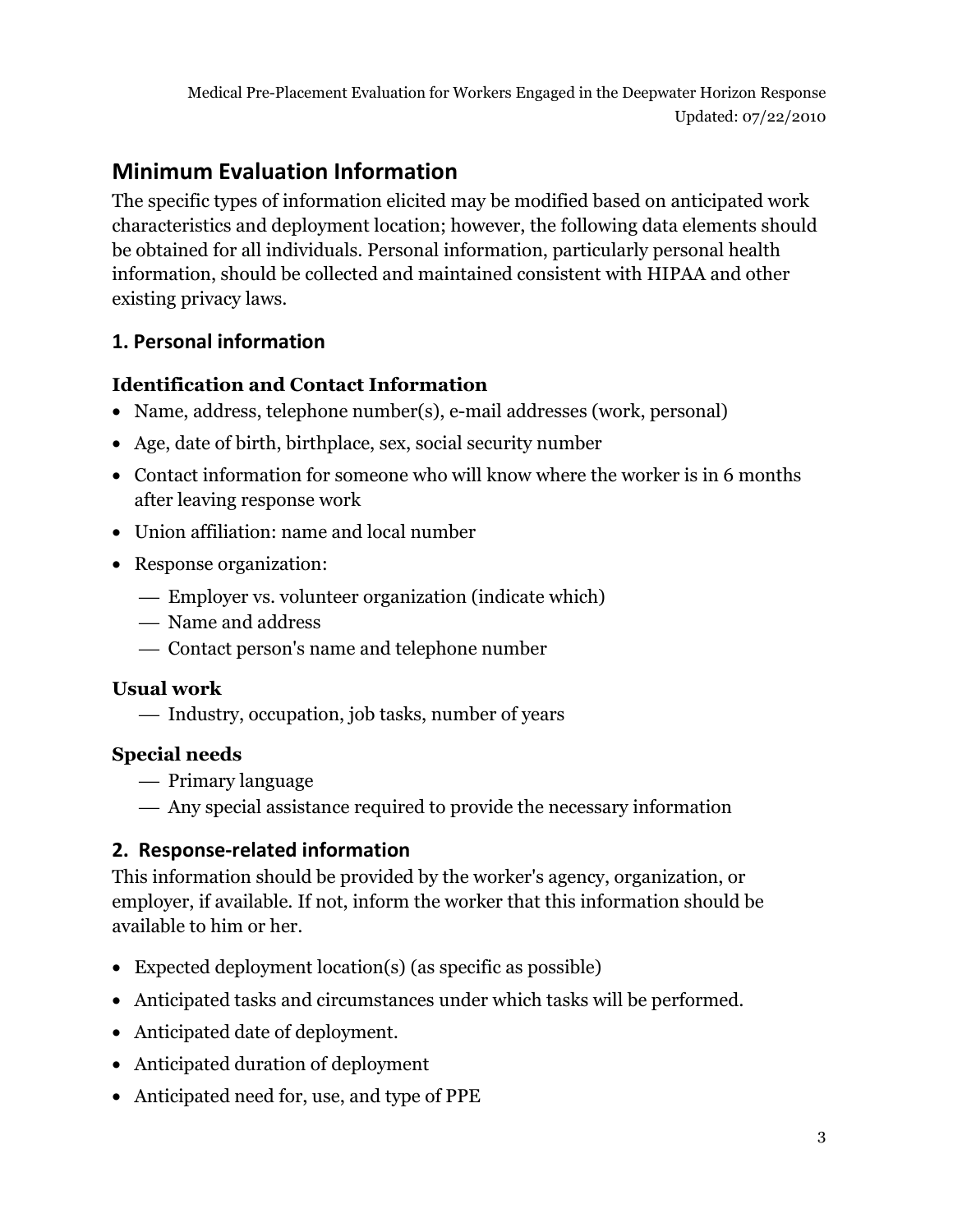- Adequacy of training for tasks
- Characteristics of expected work locations and relationship to known or suspected hazardous agents or conditions
- Anticipated shift schedules: hours per day, days per week, rotation schedules

#### **3. Medical information**

Medical information should include the current health status and a medical evaluation. It should also address all of the medical information that is required by the appropriate OSHA standards.

#### **Current Health Status**

- Pre-existing medical and mental health conditions (degree of medical control)
- Relevant lifestyle factors (e.g., tobacco use [smoking or chewing], exercise habits)
- Symptoms currently experienced
- Medications, medication side effects (for example, medicines that increase or block sweating), and other issues related to medications (for example, storage needs such as refrigeration)
- Other specific risk factors (will depend on job, e.g., use of personal protective equipment, exposures)
- Immunization status: routine adult and any special risk (e.g., health care worker)
- Pregnancy status (female workers)
- Assure worker has enough prescription medications to last the expected duration of deployment (with a comfortable safety margin in case of delayed return to home)
- Include question(s) to elicit whether workers have physical or mental health concerns that they would like to be addressed, including lifestyle issues (smoking, drinking, or other substance use)

#### **Medical Evaluation**

This should include the history, physical examination and medical testing needed for pre-placement counseling.

#### **History**

In addition to the current health status, the history should be directed at identifying specific work-related hazards. For instance, the pre-placement medical evaluation could identify medical and physiological conditions that make adjustment to hot environments more difficult, increasing the need for primary prevention. Evaluations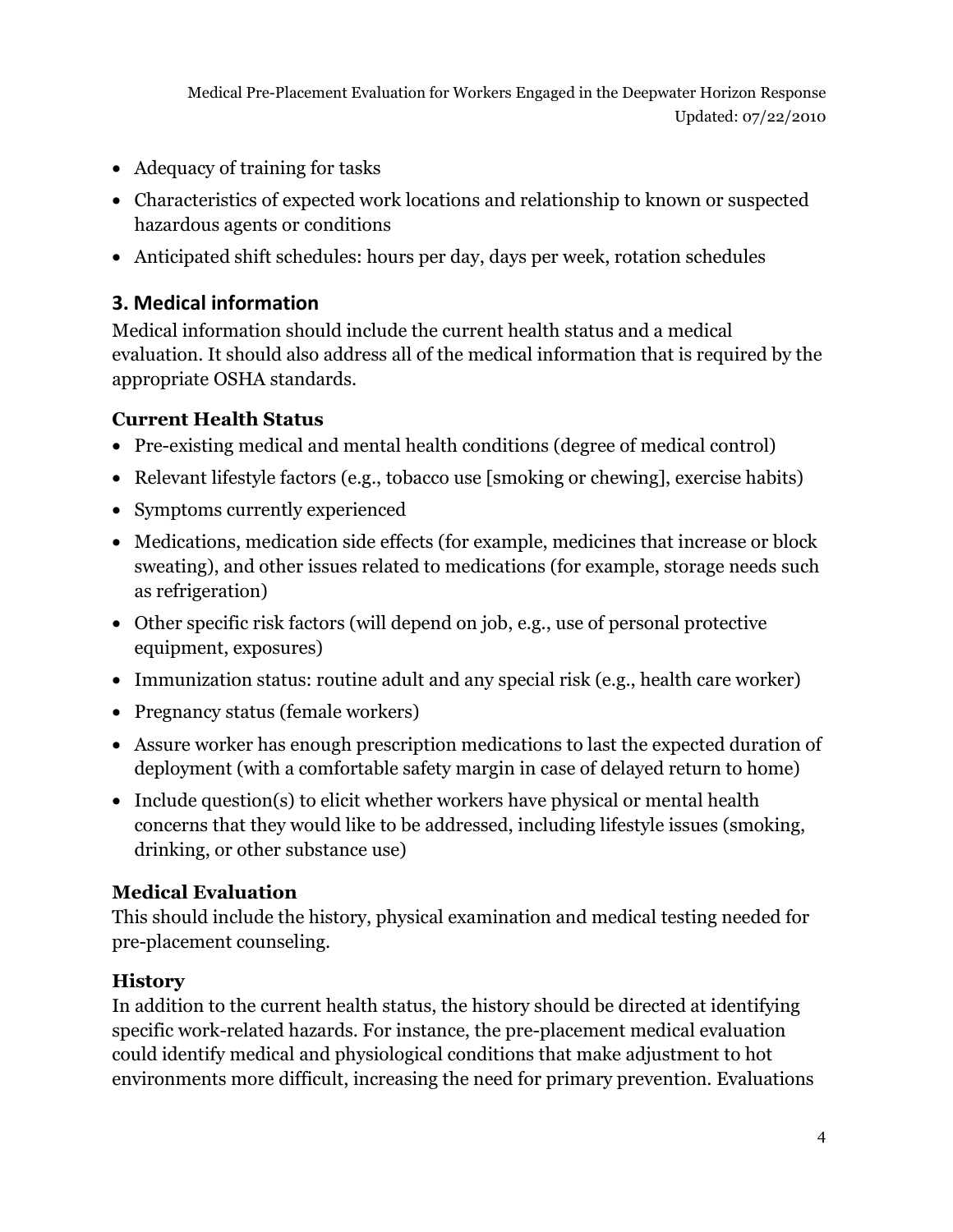should consider that response operations tend to be fast paced and dynamic, potentially raising stress levels while participants work long hours and have altered eating and sleeping routines.

- The goal is to enhance awareness, improve worker training, and engage employers in appropriate primary preventive measures.
- Risk factors that can be identified through medical screening include obesity, hypertension, diabetes, heart disease, viral infections, gastroenteritis, anxiety or depression, pregnancy and use of antihistamines, diuretics, beta blockers, anticholinergic agents, tricyclic antidepressants, phenothiazines, ephedrine, and lithium, among others.

# **Physical Examination**

- Height, weight
- Vital signs
- Examination; focused physical examination to those organ systems raised as potential issues based on history and expected work duties is recommended.

# **4. Additional medical evaluation information needs**

Some workers may need more extensive evaluation because of working in hazardous conditions, working with hazards that are covered by specific OSHA standards, or preexisting medical conditions. Mental health is important. The most common cause of problems with respirator use is claustrophobia. Response-related challenges include uncertainty about the impact of the disaster, threats to livelihood, and quality of life, fatigue and other stressors. Stressors may increase risk for substance abuse, which in turn worsens a variety of health outcomes – for example, alcohol, amphetamines and cocaine are particularly lethal when combined with heat stress. Additional evaluation may include a more comprehensive medical history and review of systems, physical examination, or, in some instances, laboratory testing, as indicated by clinical judgment and good occupational medical practice. The specific content should be determined by the following factors:

- Report of or concern about pre-existing illness, conditions or symptoms that may be adversely affected during deployment
- Use of respirators or exposure to hazards that are regulated by OSHA standards.
- Anticipated tasks, working conditions, locations, or exposures that are known to be hazardous or have specific exposures that may warrant medical monitoring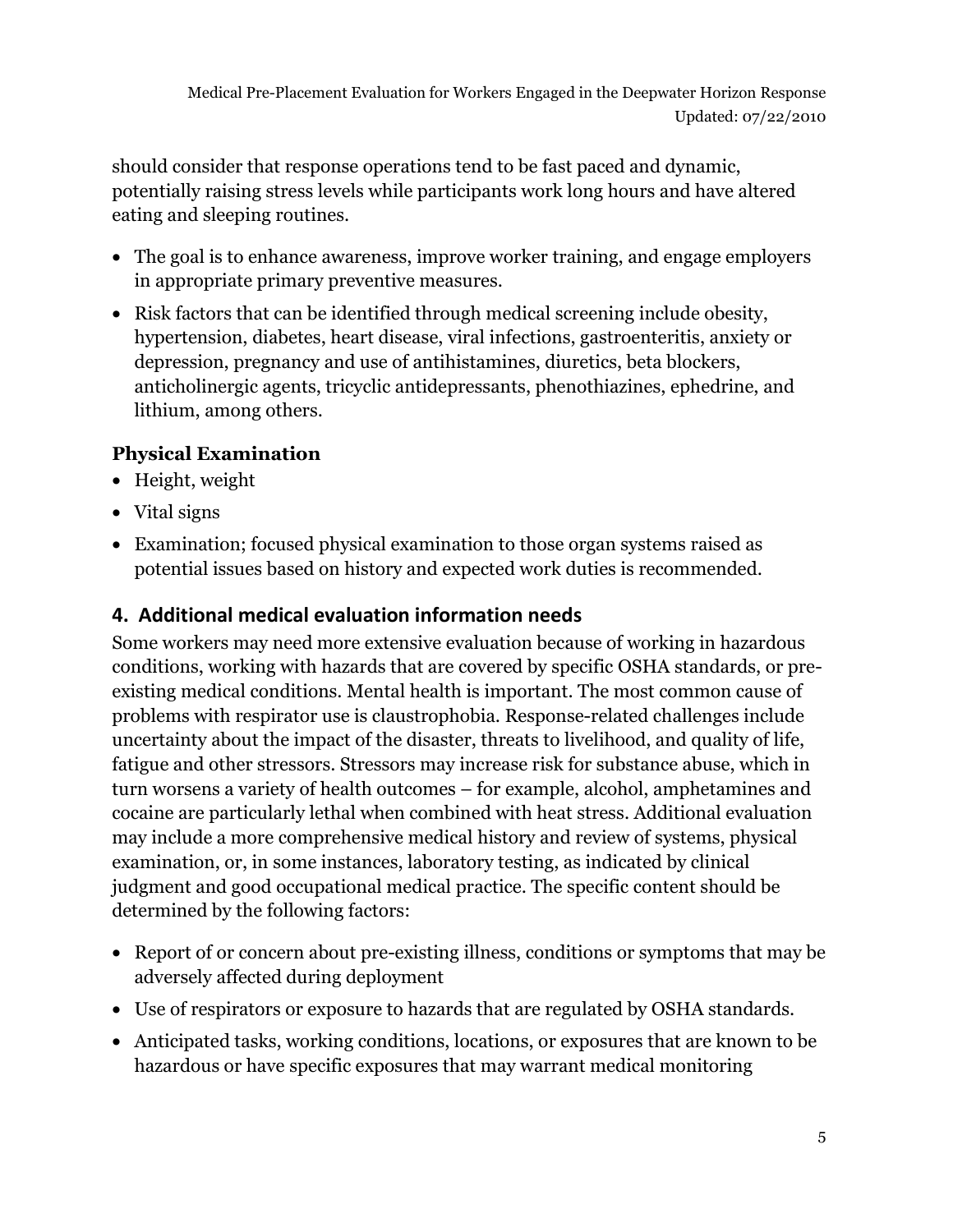This additional evaluation may result in:

- Advice to the worker of risk posed by their medical conditions and recommended duty limitations
- Recommendation for further medical evaluation
- Recommendation for specific training prior to deployment

The NIOSH document *Medical Pre-Placement Evaluation Indicators for Health Professionals* [\(http://www.cdc.gov/niosh/topics/oilspillresponse/indicators.html\)](http://www.cdc.gov/niosh/topics/oilspillresponse/indicators.html) provides guidance on medical conditions that may indicate a need for further medical attention or for work restrictions or modifications.

# **5. Exposure monitoring—biological monitoring**

Biological monitoring for specific chemicals is not currently recommended for primary care practice, but may be important for research purposes or to assist in exposure assessment. Future guidance should be available to integrate primary care clinicians into prospective surveillance for research purposes.

- Depending on the test characteristics and the exposure(s) being evaluated, results of biological monitoring often cannot answer important issues such as the relationship between a work exposures and reported symptoms, ill health or future illness. Related to oil spill response workers, biological monitoring may not be informative concerning exposure to substances such as polycyclic aromatic hydrocarbons due to potentially multiple routes of exposure to those types of substances.
- When exposures to specific chemical agents can be predicted, actions to minimize or prevent workers' exposure should be conducted regardless of whether biological monitoring is conducted, and should not be delayed until results of biological monitoring are available.
- Before asking for or recommending biological monitoring, health professionals must understand whether the test is being used for clinical purposes or research.
- Additionally, health professionals conducting biological monitoring among workers must be prepared to explain what the testing means, for example answering such potentially difficult questions from workers as: If you have my test results, can you tell me if my results are related to the oil spill? If you have my test results, can you tell me if I will get cancer in the future?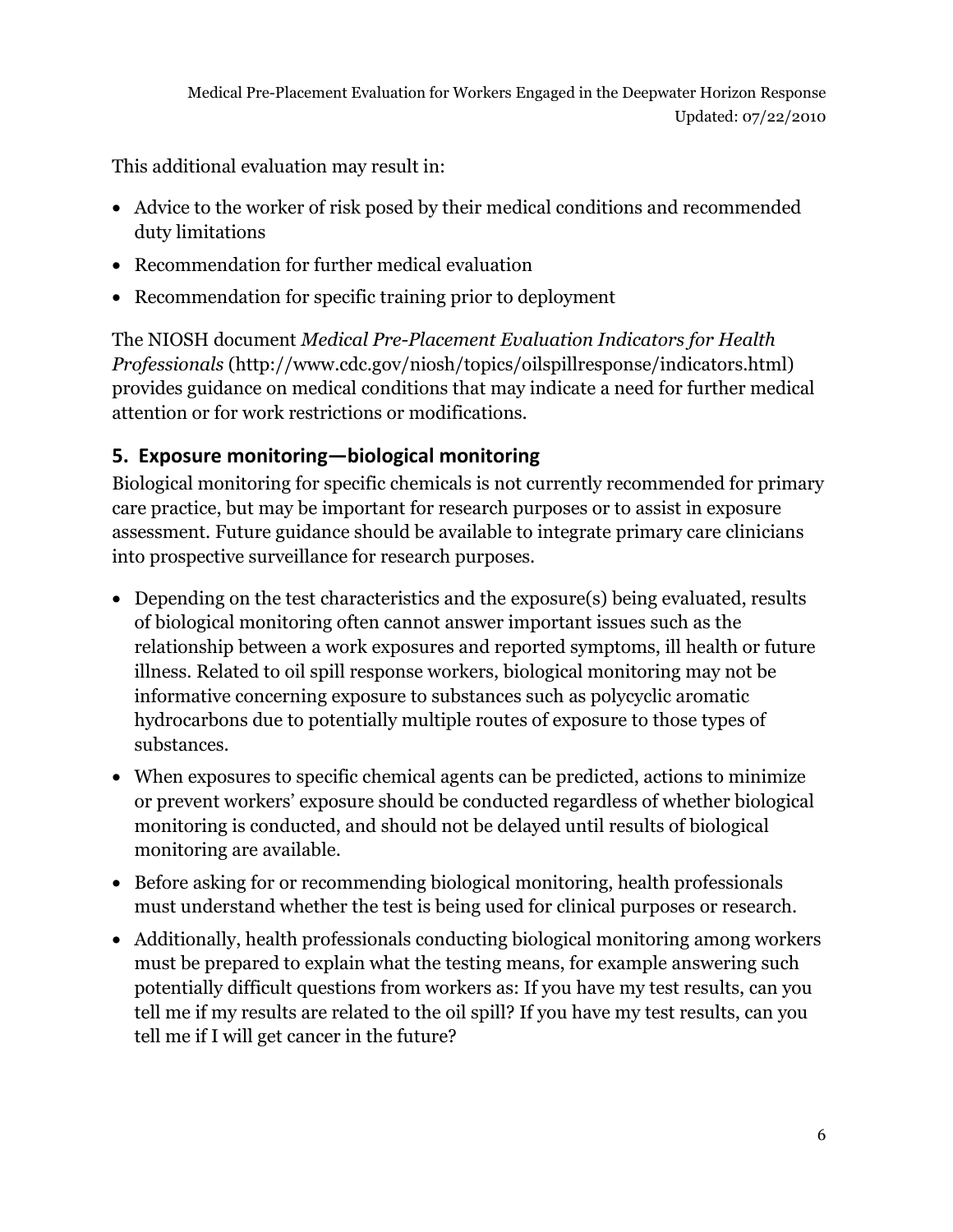# **6. Other considerations**

The following should all be considered when developing a program for these medical evaluations.

- Simple and concise standardized screening instrument(s)
- Designated custodian for the information collected
- Policies in place to assure confidentiality and security of information collected
- Appointed program administrator
- Clear identification of everyone with access to data results
- Appropriate expertise available for consultation (including psychological)
- Data collection locations convenient to workers (e.g., central location where workers report)
- Private area for conducting evaluations to maintain privacy
- Secure space to maintain records containing confidential information
- Maintain and store records in electronic format when feasible

# **Follow-Up**

The recommended pre-placement evaluation discussed here may require intermittent or periodic follow-up between the health professional(s) and the workers. The content and extent of such follow-up evaluations should be determined by individual circumstances. As with the initial evaluations, the follow-up evaluations are intended primarily for the workers regarding measures they should consider to ensure their safety and health.

As a resource, primary care providers are encouraged to contact their local poison center at 1–800–222–1222 should they have any questions about potential exposures. The poison center hotline is answered 24 hours a day, 7 days a week by trained physicians, pharmacists, and other poison specialists.

# **For More Information**

For more NIOSH information and recommendations for Deepwater Horizon response workers, see <http://www.cdc.gov/niosh/topics/oilspillresponse/>

To receive NIOSH documents or more information about occupational safety and health topics, contact NIOSH at